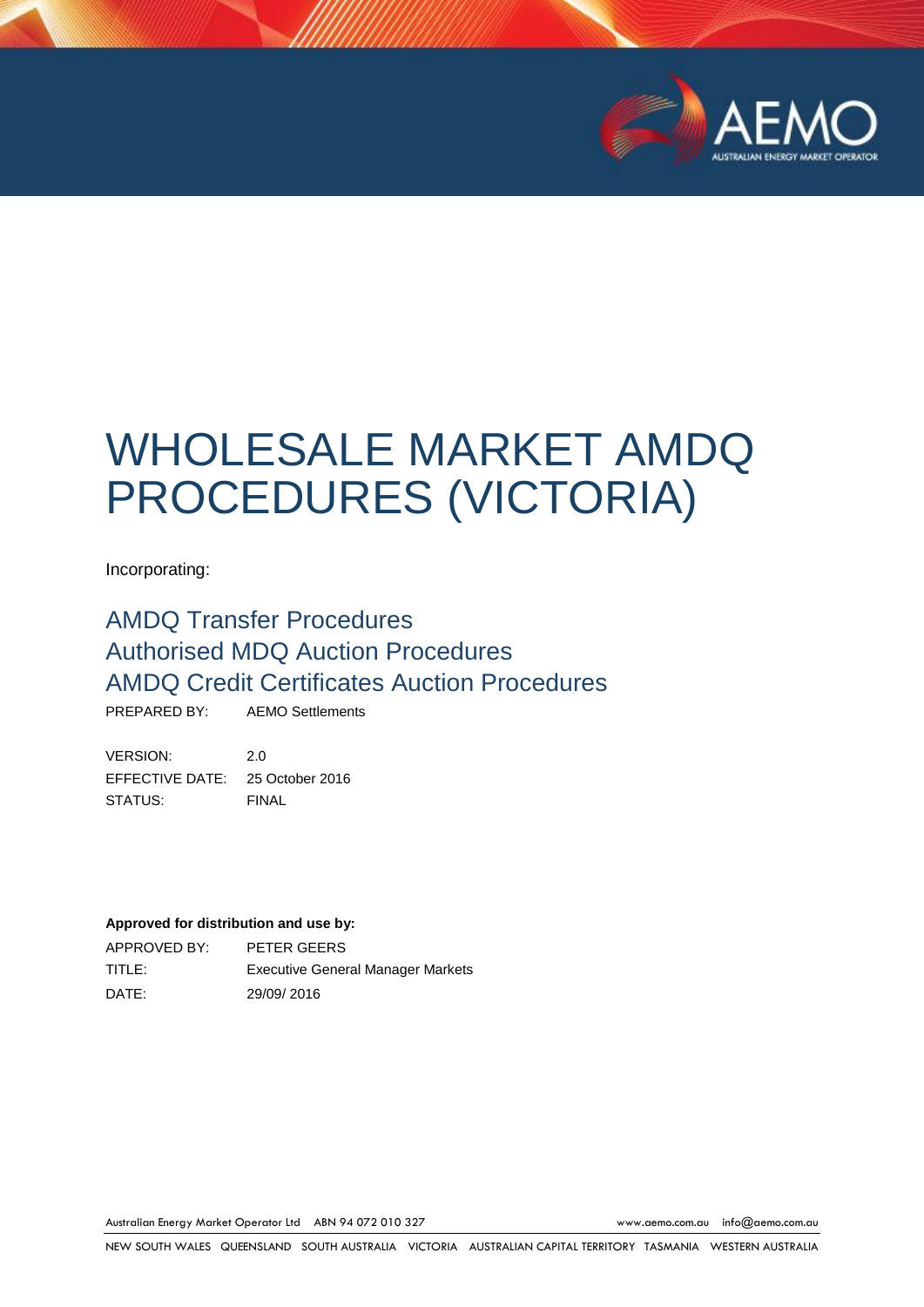

# **VERSION RELEASE HISTORY**

| <b>Version</b>    | <b>Effective</b><br>Date | <b>Summary of Changes</b>                                                                                                                                                                                                                                                                                                                                                                                                                                                                     |
|-------------------|--------------------------|-----------------------------------------------------------------------------------------------------------------------------------------------------------------------------------------------------------------------------------------------------------------------------------------------------------------------------------------------------------------------------------------------------------------------------------------------------------------------------------------------|
| <b>NGR</b><br>1.0 | 1 July 2010              | Rebranded                                                                                                                                                                                                                                                                                                                                                                                                                                                                                     |
| <b>NGR</b><br>2.0 | 10 April<br>2012         | Changes were made to:<br>clarify that the AMDQ transfer process requires Compliant Form;<br>$\bullet$<br>remove the fee rate from the Procedure and refer to the Form;<br>eliminate the Form requirement Clause to make the document concise; and<br>$\bullet$<br>ensure that the Procedure does not need to be updated as a result of revisions to<br>the 'AMDQ Locational and diversity factors' table from time to time, and that the<br>latest version of the table is always accessible. |
| 1.0               | 2 May 2014               | This procedure replaces the AMDQ Transfer Procedures and AMDQ Auction<br>$\bullet$<br>Procedures<br>Include validation to confirm firm capacity. clarify the prioritisation process<br>$\bullet$<br>Include requirement for Accreditation<br>$\bullet$<br>Include AMDO Credit Nomination Process and AMDO Auction Procedure into this<br>$\bullet$<br>procedure<br>Complete review of combined procedure for clarification, consistency with NGR<br>$\bullet$<br>and readability              |
| 2.0               | 25 October<br>2016       | New format<br>Addition of AMDQ credit certificates auction procedures following the National Gas<br>Amendment (DWGM - AMDQ allocation) Rule 2016 No.1.<br>Minor drafting changes                                                                                                                                                                                                                                                                                                              |
|                   |                          |                                                                                                                                                                                                                                                                                                                                                                                                                                                                                               |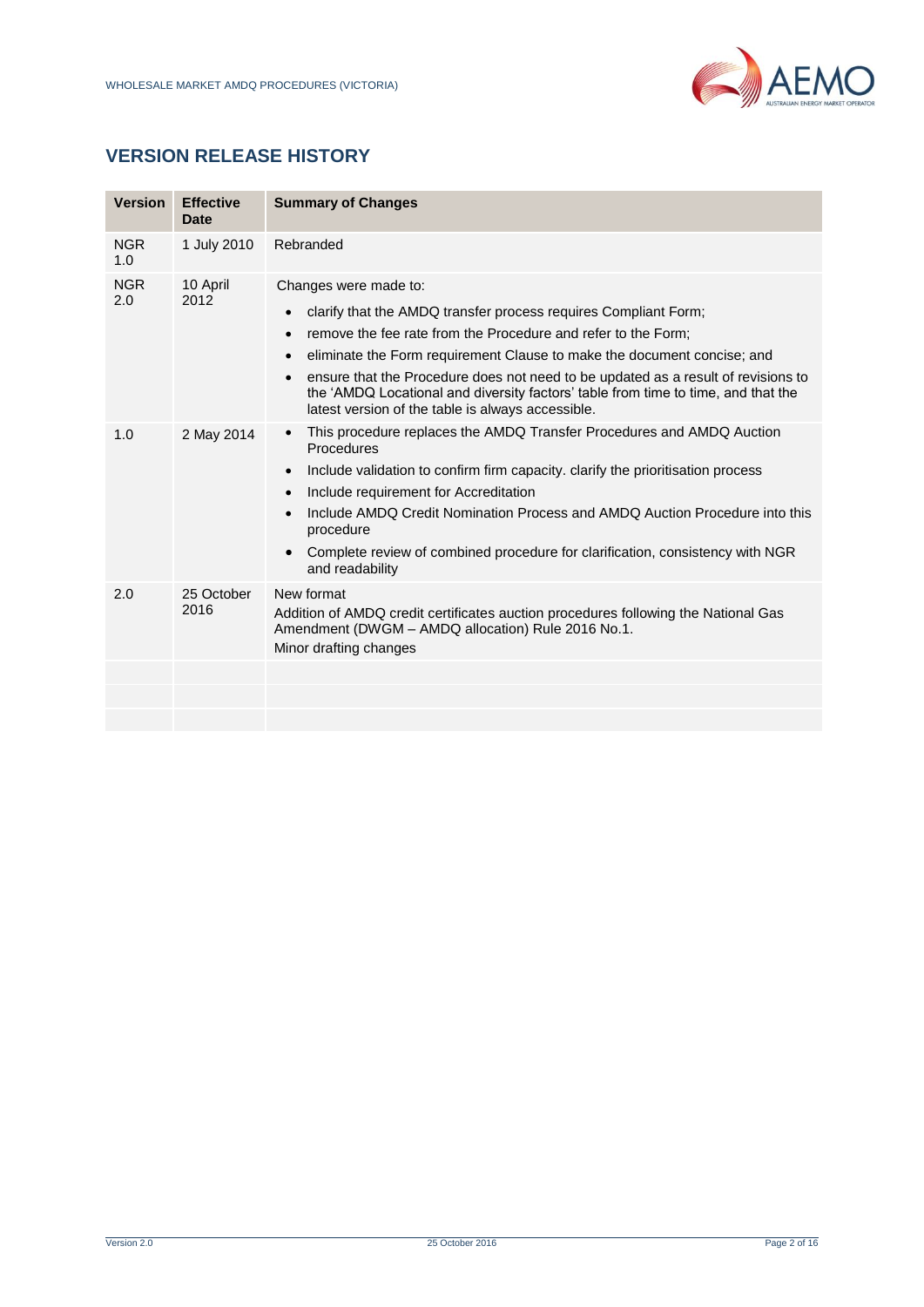

# **CONTENTS**

| 1.                                                                         | <b>INTRODUCTION</b>                                                                                                                                                                                                                                                                                                                                                                                                                                                                                                                  | 4                                                                                                                                      |
|----------------------------------------------------------------------------|--------------------------------------------------------------------------------------------------------------------------------------------------------------------------------------------------------------------------------------------------------------------------------------------------------------------------------------------------------------------------------------------------------------------------------------------------------------------------------------------------------------------------------------|----------------------------------------------------------------------------------------------------------------------------------------|
| 1.1.                                                                       | <b>Purpose and Scope</b>                                                                                                                                                                                                                                                                                                                                                                                                                                                                                                             | 4                                                                                                                                      |
| 1.2.                                                                       | Definitions and Interpretation                                                                                                                                                                                                                                                                                                                                                                                                                                                                                                       | 4                                                                                                                                      |
| 1.3.                                                                       | <b>Related Documents</b>                                                                                                                                                                                                                                                                                                                                                                                                                                                                                                             | 5                                                                                                                                      |
| 2.<br>2.1.<br>2.2.<br>2.3.<br>2.4.<br>2.5.<br>2.6.<br>2.7.<br>2.8.<br>2.9. | <b>REQUIREMENTS FOR TRANSFERS AND NOMINATIONS</b><br><b>General Requirements</b><br><b>Permitted Transfers</b><br><b>Registration of AMDQ Credit Certificates</b><br>Nomination of AMDQ credit certificates<br><b>Evidence of Firm Capacity</b><br>Expiry or Relinquishment of Firm Capacity Rights<br><b>Effective Date</b><br><b>Duration of Transfers</b><br><b>Duration of Nominations</b><br>2.10. Appointment of a Transfer Agent<br>2.11. Non-Market Participants - Customers and Transfer Agents<br>2.12. Transferee Consent | 6<br>6<br>6<br>6<br>$\boldsymbol{6}$<br>$\overline{7}$<br>$\overline{7}$<br>$\overline{7}$<br>$\overline{7}$<br>8<br>$\bf 8$<br>8<br>8 |
| 3.                                                                         | <b>ASSESSMENT OF APPLICATIONS</b>                                                                                                                                                                                                                                                                                                                                                                                                                                                                                                    | 8                                                                                                                                      |
| 3.1.                                                                       | <b>Restrictions of Transfer and Nomination Quantities</b>                                                                                                                                                                                                                                                                                                                                                                                                                                                                            | 8                                                                                                                                      |
| 3.2.                                                                       | <b>Processing Time</b>                                                                                                                                                                                                                                                                                                                                                                                                                                                                                                               | $9\,$                                                                                                                                  |
| 3.3.                                                                       | <b>Priority and Delays</b>                                                                                                                                                                                                                                                                                                                                                                                                                                                                                                           | 9                                                                                                                                      |
| 4.                                                                         | <b>NOTIFICATIONS &amp; INFORMATION PUBLISHED BY AEMO</b>                                                                                                                                                                                                                                                                                                                                                                                                                                                                             | 9                                                                                                                                      |
| 4.1.                                                                       | Notification of Completed Transfers                                                                                                                                                                                                                                                                                                                                                                                                                                                                                                  | 9                                                                                                                                      |
| 4.2.                                                                       | <b>Available Transfer Information</b>                                                                                                                                                                                                                                                                                                                                                                                                                                                                                                | 10                                                                                                                                     |
| 4.3.                                                                       | Publication on Market Information Bulletin Board                                                                                                                                                                                                                                                                                                                                                                                                                                                                                     | 10                                                                                                                                     |
| 4.4.                                                                       | Notification of Registration of Nomination                                                                                                                                                                                                                                                                                                                                                                                                                                                                                           | 10                                                                                                                                     |
| 5.                                                                         | <b>AUTHORISED MDQ AUCTIONS</b>                                                                                                                                                                                                                                                                                                                                                                                                                                                                                                       | 10                                                                                                                                     |
| 5.1.                                                                       | <b>Application of Auction Requirements</b>                                                                                                                                                                                                                                                                                                                                                                                                                                                                                           | 10                                                                                                                                     |
| 5.2.                                                                       | Notice of Auction                                                                                                                                                                                                                                                                                                                                                                                                                                                                                                                    | 10                                                                                                                                     |
| 5.3.                                                                       | Applicable AMDQ Location and Diversity Factors                                                                                                                                                                                                                                                                                                                                                                                                                                                                                       | 10                                                                                                                                     |
| 5.4.                                                                       | <b>Bid Information</b>                                                                                                                                                                                                                                                                                                                                                                                                                                                                                                               | 11                                                                                                                                     |
| 5.5.                                                                       | Allocation of Authorised MDQ                                                                                                                                                                                                                                                                                                                                                                                                                                                                                                         | 11                                                                                                                                     |
| 5.6.                                                                       | Payment                                                                                                                                                                                                                                                                                                                                                                                                                                                                                                                              | 11                                                                                                                                     |
| 6.                                                                         | <b>AMDQ CREDIT CERTIFICATES AUCTIONS</b>                                                                                                                                                                                                                                                                                                                                                                                                                                                                                             | 11                                                                                                                                     |
| 6.1.                                                                       | <b>Application of Auction Requirements</b>                                                                                                                                                                                                                                                                                                                                                                                                                                                                                           | 11                                                                                                                                     |
| 6.2.                                                                       | Notice of Auction                                                                                                                                                                                                                                                                                                                                                                                                                                                                                                                    | 12 <sup>2</sup>                                                                                                                        |
| 6.3.                                                                       | Information from DTSSP                                                                                                                                                                                                                                                                                                                                                                                                                                                                                                               | 12 <sup>2</sup>                                                                                                                        |
| 6.4.                                                                       | <b>Bid Information</b>                                                                                                                                                                                                                                                                                                                                                                                                                                                                                                               | 13 <sup>°</sup>                                                                                                                        |
| 6.5.                                                                       | Allocation of AMDQ Credit Certificates                                                                                                                                                                                                                                                                                                                                                                                                                                                                                               | 14                                                                                                                                     |
| 6.6.                                                                       | Payment                                                                                                                                                                                                                                                                                                                                                                                                                                                                                                                              | 15 <sub>15</sub>                                                                                                                       |
| 6.7.                                                                       | Sale or Re-Auction of Available AMDQ Credit Certificates                                                                                                                                                                                                                                                                                                                                                                                                                                                                             | 15 <sub>15</sub>                                                                                                                       |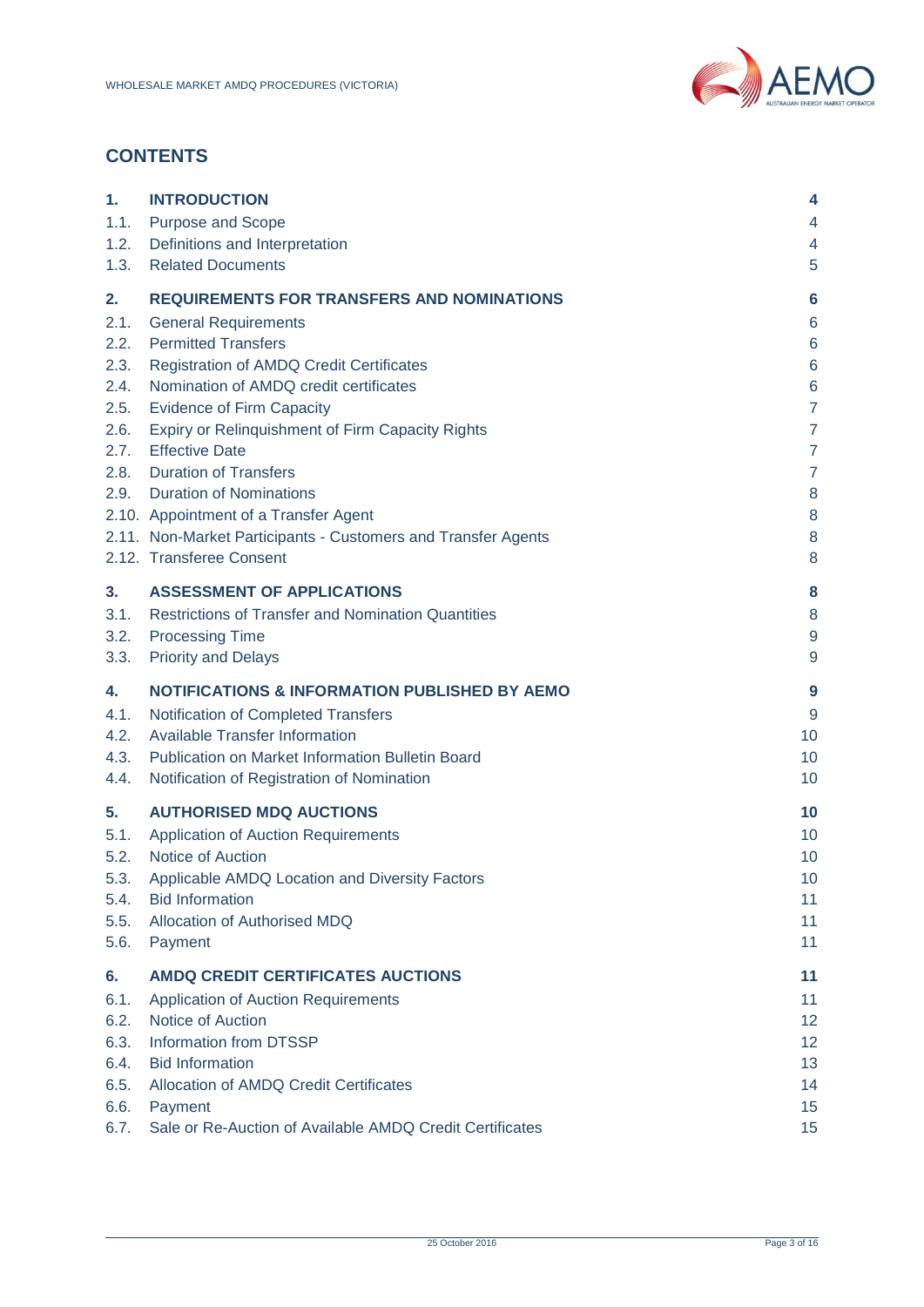

# <span id="page-3-0"></span>**1. INTRODUCTION**

#### <span id="page-3-1"></span>**1.1. Purpose and Scope**

These Wholesale Market AMDQ Procedures (**Procedures**) apply to the *declared wholesale gas market* under Part 19 of the National Gas Rules (**NGR**). They incorporate the *AMDQ transfer procedures* (NGR rule 331), *authorised MDQ auction procedures* (NGR rule 329F) and *AMDQ credit certificates auction procedures* (NGR rule 329G), together with requirements for the nomination of *AMDQ credit certificates* for the purposes of NGR rules 239 and 240.

These Procedures have effect only for the purposes set out in the NGR. The NGR and the National Gas Law prevail over these Procedures to the extent of any inconsistency.

These Procedures set out the requirements for:

- (a) transfer of *authorised MDQ* or *AMDQ credit certificates*;
- (b) nomination of *AMDQ credit certificates* to relevant sites or points to enable *AMDQ credit* to be applied for the purposes of determining *ancillary payments* and *uplift payments*; and
- (c) auctions of available *authorised MDQ* and *AMDQ credit certificates*.

# <span id="page-3-2"></span>**1.2. Definitions and Interpretation**

#### **1.2.1. Glossary**

The words, phrases and abbreviations set out in the table below have the meanings set out opposite them when used in these Procedures.

Terms defined in the National Gas Law or the NGR have the same meanings in these Procedures unless otherwise specified in this clause. Those terms are intended to be identified in these Procedures by italicising them, but failure to italicise a defined term does not affect its meaning.

| <b>Term</b>                                    | <b>Definition</b>                                                                                                                                                                                                                                             |
|------------------------------------------------|---------------------------------------------------------------------------------------------------------------------------------------------------------------------------------------------------------------------------------------------------------------|
| AA Period                                      | An access arrangement period for the declared transmission system service<br>provider.                                                                                                                                                                        |
| <b>AMDQ</b>                                    | Authorised maximum daily quantity (collective term for authorised MDQ, and<br>AMDQ credits or AMDQ credit certificates as the context allows).                                                                                                                |
| Applicant                                      | The party who has submitted a Form to AEMO to:<br>(a) transfer authorised MDQ or AMDQ credit certificates; or<br>(b) nominate AMDQ credit certificates.                                                                                                       |
| auction                                        | An auction of <i>authorised MDQ</i> conducted under rule 329F of the NGR or <i>AMDQ</i><br>credit certificates conducted under rule 329G of the NER.                                                                                                          |
| <b>Compliant Form</b>                          | A Form that contains complete and accurate information and which has been<br>signed and dated by the Transferor and/or the Transfer Agent, together with any<br>additional information required under these Procedures.                                       |
| <b>CPP</b>                                     | close proximity injection point.                                                                                                                                                                                                                              |
| <b>Diversity Factor</b>                        | A conversion factor applied to any transfer of authorised MDQ:<br>(a) between tariff D withdrawal points;<br>(b) from a tariff D withdrawal point to the Reference Hub; or<br>(c) from the Reference Hub to a <i>tariff D withdrawal point</i> .              |
| <b>DTSSP</b>                                   | The declared transmission system service provider.                                                                                                                                                                                                            |
| <b>Financially Responsible</b><br>Organisation | In respect of <i>authorised MDQ</i> held at a <i>tariff D withdrawal point</i> , the entity<br>responsible to AEMO under the NGR for the payment of settlement and other<br>market charges related to gas supplied to that <i>tariff D withdrawal point</i> . |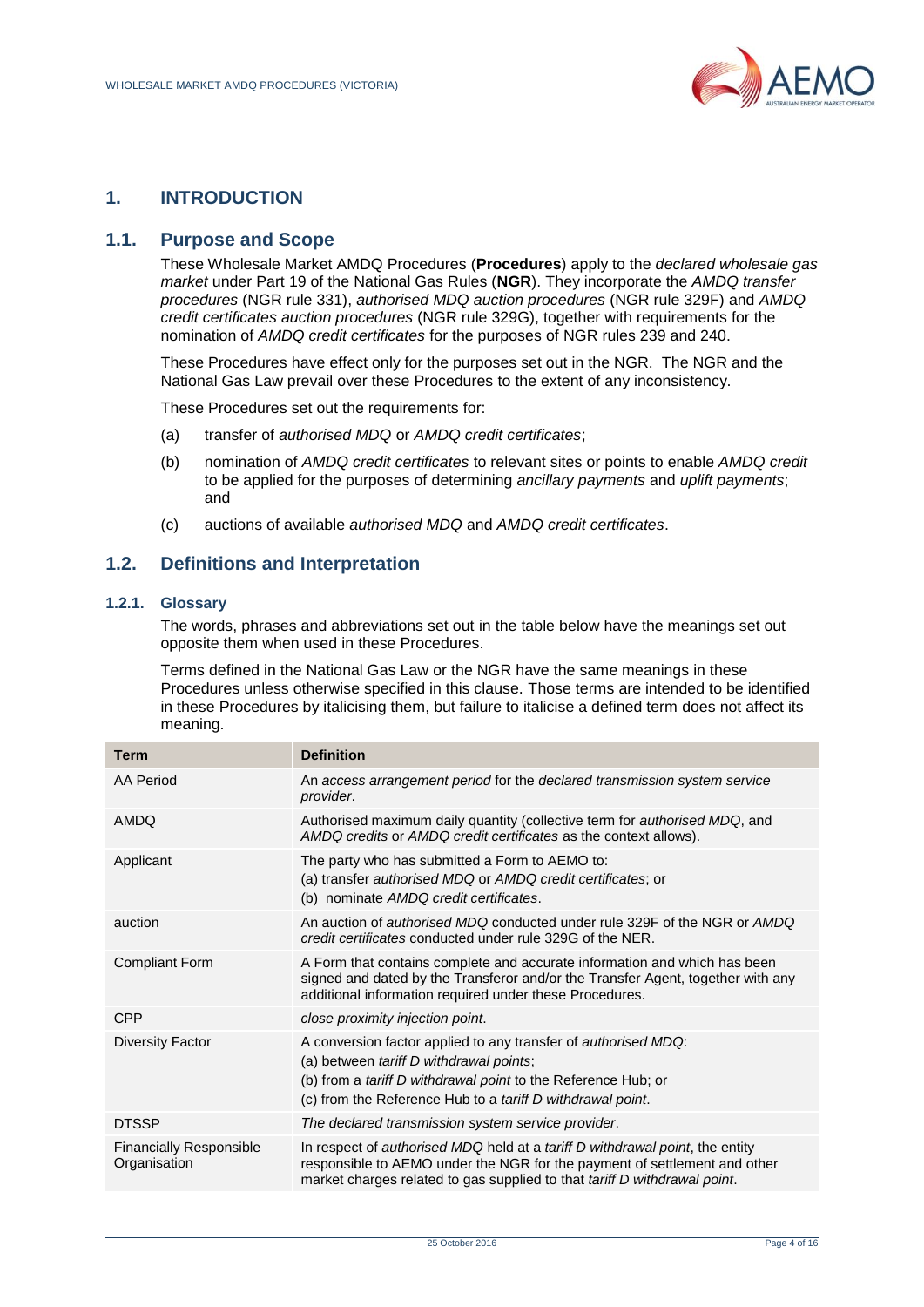

| <b>Term</b>                    | <b>Definition</b>                                                                                                                                                                                                                                                                                                                                                                                                                                                                  |
|--------------------------------|------------------------------------------------------------------------------------------------------------------------------------------------------------------------------------------------------------------------------------------------------------------------------------------------------------------------------------------------------------------------------------------------------------------------------------------------------------------------------------|
| Form                           | An AMDQ Transfer Request Form or AMDQ Credit Certificate Nomination Form<br>published on AEMO's website.                                                                                                                                                                                                                                                                                                                                                                           |
| <b>Interconnected Facility</b> | A transmission pipeline or storage facility that is directly connected to the <i>declared</i><br>transmission system at a system withdrawal point, but does not form part of the<br>declared transmission system.                                                                                                                                                                                                                                                                  |
| <b>Locational Factor</b>       | A conversion factor applied to any transfer of <i>authorised MDQ</i> :<br>(a) between tariff D withdrawal points;<br>(b) from a <i>tariff D withdrawal point</i> to the Reference Hub; or<br>(c) from the Reference Hub to a tariff D withdrawal point,<br>which is used to calculate the equivalent amount of <i>authorised MDQ</i> at the<br>destination site (being the <i>tariff D withdrawal point</i> or the Reference Hub to which<br>authorised MDQ is to be transferred). |
| Nominating Party               | An Applicant who has submitted a nomination Form.                                                                                                                                                                                                                                                                                                                                                                                                                                  |
| nomination                     | Nomination of AMDQ credit certificates to the locations and for the purposes set<br>out in clause 2.4.                                                                                                                                                                                                                                                                                                                                                                             |
| Reference Hub                  | A common point of reference within the declared transmission system established<br>by AEMO for the purpose of valuing AMDQ.                                                                                                                                                                                                                                                                                                                                                        |
| <b>SIP</b>                     | A system injection point.                                                                                                                                                                                                                                                                                                                                                                                                                                                          |
| <b>SWP</b>                     | A system withdrawal point.                                                                                                                                                                                                                                                                                                                                                                                                                                                         |
| transfer                       | A transfer of <i>authorised MDQ</i> or <i>AMDQ credit certificates</i> .                                                                                                                                                                                                                                                                                                                                                                                                           |
| <b>Transfer Agent</b>          | A person duly appointed by a Transferor to act on its behalf for the purpose of<br>applying to AEMO for a transfer of AMDQ.                                                                                                                                                                                                                                                                                                                                                        |
| Transferee                     | A recipient of a transfer of AMDQ.                                                                                                                                                                                                                                                                                                                                                                                                                                                 |
| Transferor                     | A person holding AMDQ who intends to transfer all or part of that AMDQ to<br>another person.                                                                                                                                                                                                                                                                                                                                                                                       |

#### **1.2.2. Interpretation**

The following principles of interpretation apply to these Procedures unless otherwise expressly indicated:

- (a) These Procedures are subject to the principles of interpretation set out in Schedule 2 of the National Gas Law.
- (b) References to time are references to Australian Eastern Standard Time.

# <span id="page-4-0"></span>**1.3. Related Documents**

| <b>Title</b>                                                                             |
|------------------------------------------------------------------------------------------|
| <b>AMDQ Transfer Request Form</b>                                                        |
| AMDQ Credit Nomination/Renomination Form                                                 |
| Service Provider Confirmation Form                                                       |
| Primary Shipper Confirmation Form                                                        |
| AMDQ Transfer Algorithms for the Transfer of Authorised MDQ and AMDQ Credit Certificates |
| AEMO Wholesale Market Accreditation Procedure                                            |
| Guidelines for Applicants - Release of Authorised MDQ                                    |
| Guidelines for Applicants – Release of AMDQ Credit Certificates                          |
| Request Bids for Authorised MDQ Form                                                     |
| Request Bids for AMDQ CC Form                                                            |
|                                                                                          |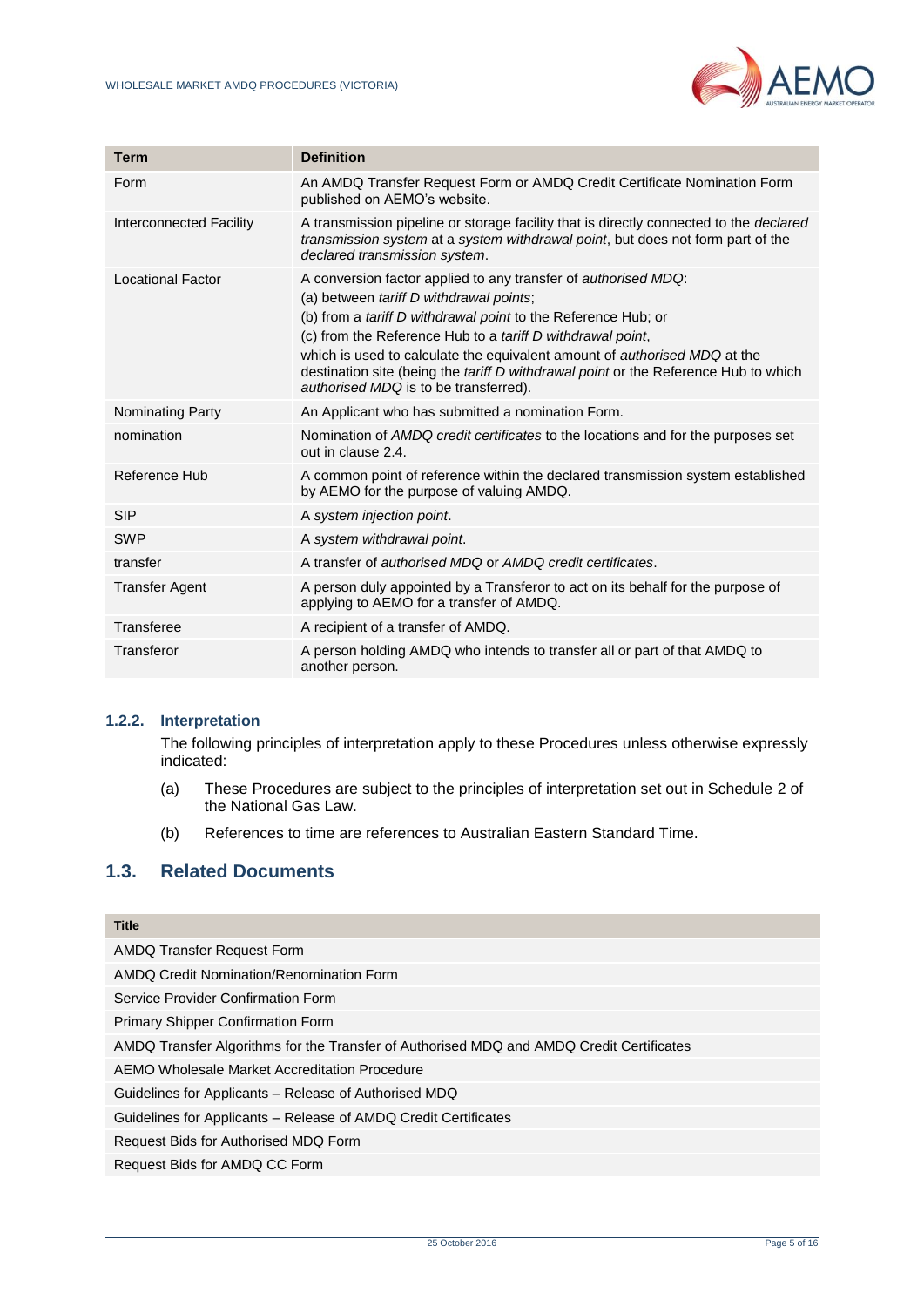

# <span id="page-5-0"></span>**2. REQUIREMENTS FOR TRANSFERS AND NOMINATIONS**

# <span id="page-5-1"></span>**2.1. General Requirements**

AEMO will only initiate the transfer or nomination process if a Compliant Form has been received by AEMO, and:

- (a) the quantity of AMDQ to be transferred or nominated does not exceed the amount of *authorised MDQ* or *AMDQ credit certificates* (as applicable) registered in the name of the Transferor or Nominating Party; and
- (b) for a transfer of any quantity of AMDQ that was allocated to the Transferor by the *declared transmission system service provider* under rule 329E of the NGR (other than a transfer between a *tariff D withdrawal point* and the Reference Hub), the *declared transmission system service provider* has approved the transfer; and
- (c) if a transfer or nomination relates to an SWP at an Interconnected Facility:
	- (i) AEMO has received satisfactory evidence in accordance with clause [2.5](#page-6-0) that the Transferee or Nominating Party (as applicable) is entitled to sufficient firm capacity on that Interconnected Facility to cover the transfer or nomination quantity, plus any existing AMDQ held at that SWP by the Transferee or Nominating Party (as applicable); and
	- (ii) accreditation of a sufficient *controllable quantity* to cover the AMDQ transfer amount or nominated quantity is in place under rule 210 of the NGR, or an application for accreditation is submitted with the Form.

# <span id="page-5-2"></span>**2.2. Permitted Transfers**

- (a) Transfers of *authorised MDQ* can only be undertaken:
	- (i) between *tariff D withdrawal points*;
	- (ii) between a *tariff D withdrawal point* and the Reference Hub; or
	- (iii) at the Reference Hub.
- (b) Transfers of *AMDQ credit certificates* can only be undertaken between parties at the Reference Hub.

# <span id="page-5-3"></span>**2.3. Registration of AMDQ Credit Certificates**

AEMO will register details of the *AMDQ credit certificates* that AEMO allocates to a *Market Participant* under the NGR. A party which otherwise holds or acquires *AMDQ credit certificates* must register them with AEMO. The party must provide:

- (a) certificate details;
- (b) CPP; and
- (c) effective date of registration.

# <span id="page-5-4"></span>**2.4. Nomination of AMDQ credit certificates**

- (a) *AMDQ credit certificates* registered by AEMO must then be nominated to a location permitted under these Procedures in order for *AMDQ credit* to be used or applied for any purpose contemplated by the NGR, including uplift hedges. Nominations to a *tariff D withdrawal point* may also provide limited protection from curtailment conditions set out in the Victorian Gas Load Curtailment and Recovery Guidelines.
- (b) A person holding *AMDQ credit certificates* can nominate all or part of those *AMDQ credit certificates* to:
	- (i) the Reference Hub;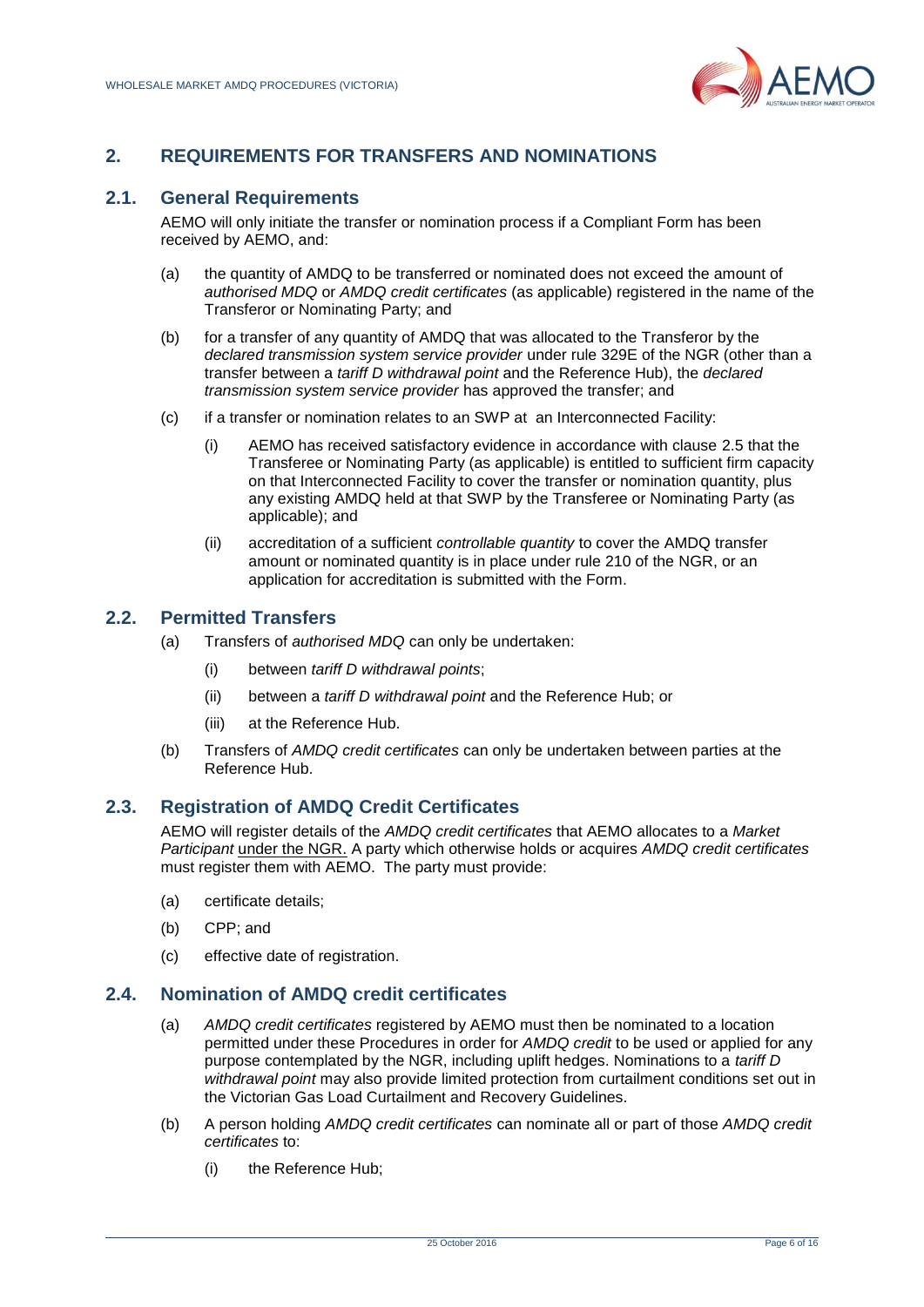

- (ii) a *tariff D withdrawal point* for which that person is also the Financially Responsible Organisation; or
- (iii) an SWP at an Interconnected Facility.

# <span id="page-6-0"></span>**2.5. Evidence of Firm Capacity**

- (a) For a transfer of *authorised MDQ* or nomination of AMDQ Credit Certificates to an SWP at an Interconnected Facility, the *Market Participant* who is the Transferee or Nominating Party must provide evidence satisfactory to AEMO that it, or a buyer of gas from that party, holds firm capacity rights on that Interconnected Facility:
	- (i) for at least the date range of the transfer or nomination request; and
	- (ii) at least equal to the total quantity of AMDQ to be held at the SWP by the *Market Participant* after the relevant transfer or nomination is registered.
- (b) The evidence must comprise a signed confirmation, in a form acceptable to AEMO:
	- (i) from the service provider of the Interconnected Facility identifying the person (primary shipper) that has contracted the relevant firm capacity from the service provider; and
	- (ii) if the primary shipper is not the *Market Participant*, from that primary shipper confirming that it has either:
		- (A) transferred those firm capacity rights to the *Market Participant*; or
		- (B) acquired a corresponding quantity of gas at the SWP from the *Market Participant*.
	- (iii) if applicable, from each other person deriving firm capacity rights from the primary shipper, confirming the relevant capacity transfer or gas trade, sufficient to establish that the *Market Participant*, or a buyer of gas from the *Market Participant*, is entitled to use the relevant quantity of firm capacity on the Interconnected Facility for the relevant period.

# <span id="page-6-1"></span>**2.6. Expiry or Relinquishment of Firm Capacity Rights**

If the period specified in a confirmation under clause [2.5](#page-6-0) expires, or a confirmation is updated so that the relevant entitlement to firm capacity is less than the *Market Participant*'s total AMDQ at the relevant SWP, and no replacement evidence has been provided, AEMO will either transfer or nominate the quantity of AMDQ that exceeds the available firm capacity rights:

- (a) to the Reference Hub; or
- (b) to another site as instructed by that *Market Participant* (subject to the requirements of these Procedures).

# <span id="page-6-2"></span>**2.7. Effective Date**

- (a) Subject to paragraph (b), a transfer or nomination takes effect at the start of the *gas day* commencing on the 'From Date' on the Form, which must not be less than 5 days after the date on which AEMO receives a Compliant Form.
- (b) If AEMO is unable to process the application by the 'From Date', AEMO will notify the Applicant as soon as practicable and the transfer or nomination will take effect at the start of the next *gas day* after AEMO notifies the Applicant that processing is complete, or a later date agreed between AEMO and the Applicant.

# <span id="page-6-3"></span>**2.8. Duration of Transfers**

If a Transferor nominates a 'To Date' on the Form, then: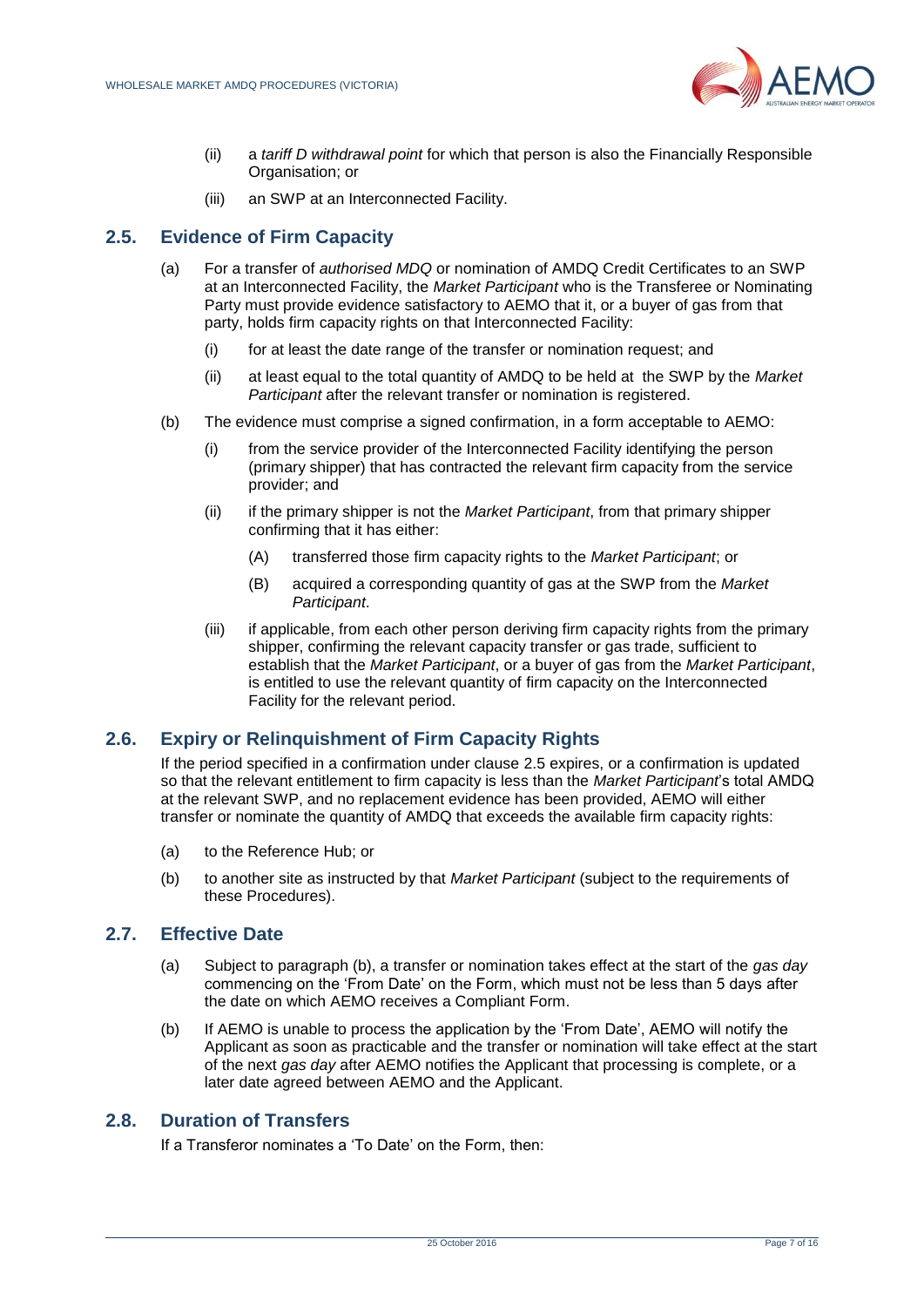

- (a) the duration of that transfer will be from the effective date under clause [2.7](#page-6-2) to the end of the *gas day* that commences on the 'To Date' on the Form;
- (b) at the end of that period, the relevant AMDQ will transfer back to the Transferor at the location from which the original transfer was made; and
- (c) the Transferee must provide a written acknowledgment that the transfer will cease to apply at the end of that period and that the AMDQ previously transferred will revert to the Transferor.

# <span id="page-7-0"></span>**2.9. Duration of Nominations**

A nomination will apply from the effective date under clause [2.7](#page-6-2) until the end of the *gas day* that commences on the earlier of:

- (a) the date (if any) specified by the Nominating Party on the Form as the day on which the nomination is to cease to apply;
- (b) the date (if any) subsequently notified in writing to AEMO by the Nominating Party as the last day on which the nomination is to apply; or
- (c) for a *tariff D withdrawal point*, the day before a customer transfer for the relevant site to another *Market Participant* takes effect.

**Note:** Any *AMDQ credit* nominated to a *tariff D withdrawal point* becomes unavailable to the *Market Participant* for hedging and/or tie-breaking purposes if the site churns to another *Market Participant*. It is recommended that a Form nominating that *AMDQ credit* to the Reference Hub or other *tariff D withdrawal points* is submitted in time to be processed before the customer transfer occurs.

# <span id="page-7-1"></span>**2.10. Appointment of a Transfer Agent**

Any person entitled to transfer AMDQ under these Procedures may appoint a Transfer Agent to act on its behalf for the purpose of completing the Form. Suitable evidence confirming the appointment of the Transfer Agent must be provided with the Form.

#### <span id="page-7-2"></span>**2.11. Non-Market Participants - Customers and Transfer Agents**

A Customer or Transfer Agent who is not a *Market Participant* is bound by these Procedures and by the applicable provisions of the NGR and may transfer AMDQ in accordance with rule 331(2).

# <span id="page-7-3"></span>**2.12. Transferee Consent**

Where the Applicant is not the Transferee, suitable evidence confirming the Transferee's consent to the transfer must be provided with the Form.

# <span id="page-7-4"></span>**3. ASSESSMENT OF APPLICATIONS**

# <span id="page-7-5"></span>**3.1. Restrictions of Transfer and Nomination Quantities**

#### **3.1.1. Diversity and Locational Factors**

The methodology by which Diversity Factors and Locational Factors are applied to account for the effect of pipeline network dynamics on the value of *authorised MDQ* when transferred or *AMDQ credit certificates* when nominated is described in the "AMDQ Transfer Algorithms for the Transfer of Authorised MDQ and AMDQ Credit Certificates" document published on the AEMO website.

The methodology takes into account the available spare capacity within the declared transmission system.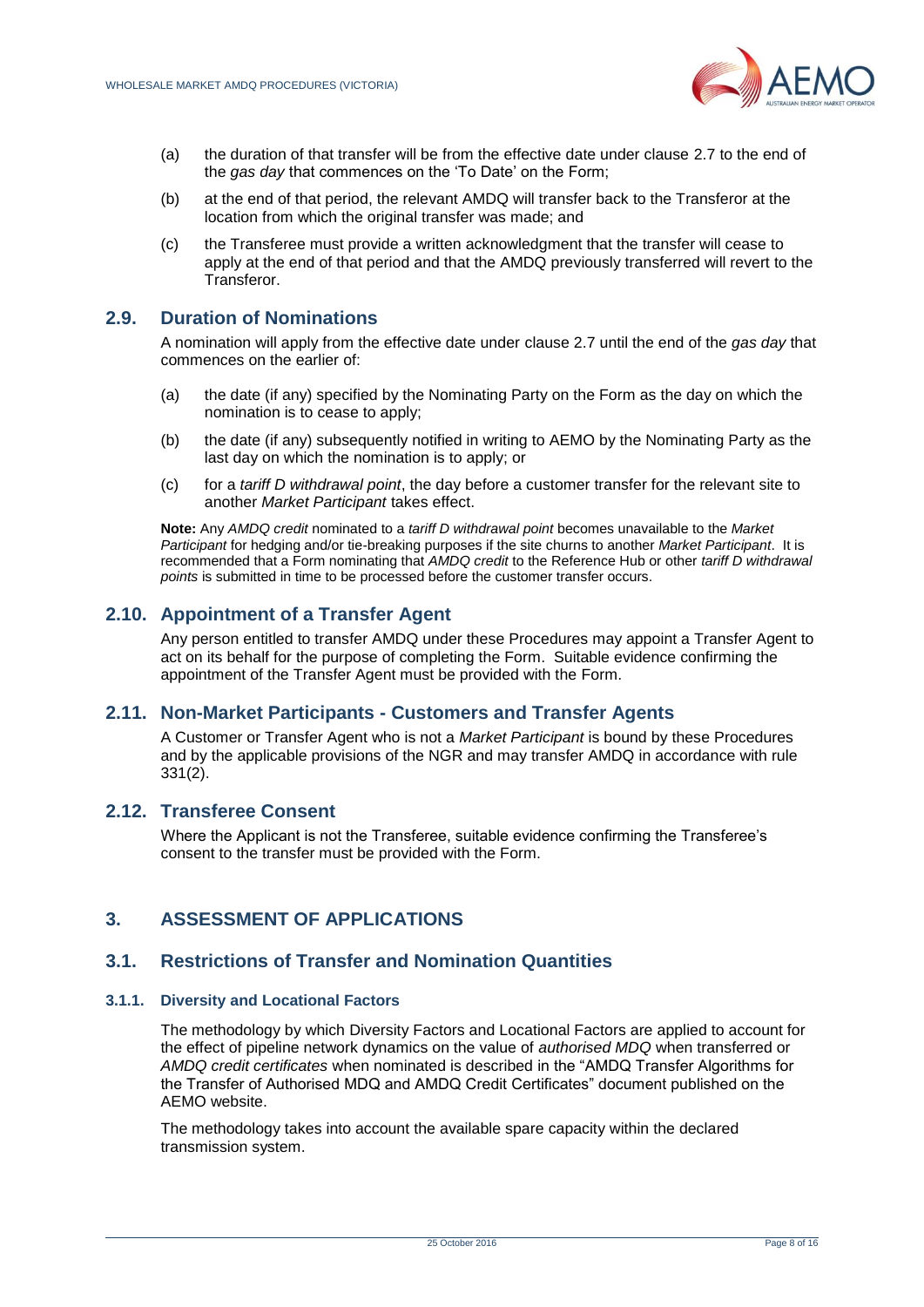

#### **3.1.2. Adverse Impact**

Where AEMO determines that a transfer of *authorised MDQ*, or a nomination of *AMDQ credit certificates*, may have an adverse impact on pipeline system dynamics, including increasing the risk of capacity constraints, AEMO may:

- (a) decline to process the transfer or nomination; or
- (b) attach conditions to the transfer or nomination; or
- (c) reduce the amount of AMDQ that may be transferred or nominated.

If paragraph (c) applies, AEMO will notify the Applicant in writing of the maximum quantity of AMDQ that may be transferred or nominated. The Applicant must then notify AEMO in writing as soon as possible if it wishes to withdraw the Form or amend the transfer or nomination quantity.

# <span id="page-8-0"></span>**3.2. Processing Time**

#### **3.2.1. Incomplete Form**

If AEMO receives a non-Compliant Form, it will notify the Applicant in writing and will only resume processing the transfer request once a Compliant Form has been received by AEMO.

#### **3.2.2. Normal processing time**

AEMO will use reasonable endeavours to process transfer and nomination applications within six (6) business days of AEMO receiving a Compliant Form.

#### <span id="page-8-1"></span>**3.3. Priority and Delays**

- (a) Applications for transfers and nominations will be processed under a single priority queue in accordance with the time and date order in which a Compliant Form is received by AEMO.
- (b) In some circumstances applications may require longer processing times than would otherwise apply, in which case AEMO will advise the applicant as soon as reasonably practicable of the expected completion time. These circumstances may include, for example:
	- (i) applications relating to a lateral pipeline where there is a limit on the quantity of AMDQ that may be transferred to that lateral pipeline; or
	- (ii) where AEMO needs to undertake modelling to establish whether any limits should be imposed on the amount of capacity to be transferred or nominated.

# <span id="page-8-2"></span>**4. NOTIFICATIONS & INFORMATION PUBLISHED BY AEMO**

#### <span id="page-8-3"></span>**4.1. Notification of Completed Transfers**

AEMO will notify the following parties within one (1) business day of registering a transfer:

- (a) the Transferor where a Transfer Agent is not used:
- (b) the Transferee where a Transfer Agent is not used;
- (c) the Transfer Agent where a Transfer Agent is used; and
- (d) the Transferor's and Transferee's Financially Responsible Organisation (if not one of the above parties).

AEMO will use the same means of notification as was used by the Applicant for submission of its application to AEMO (either by post or e-mail).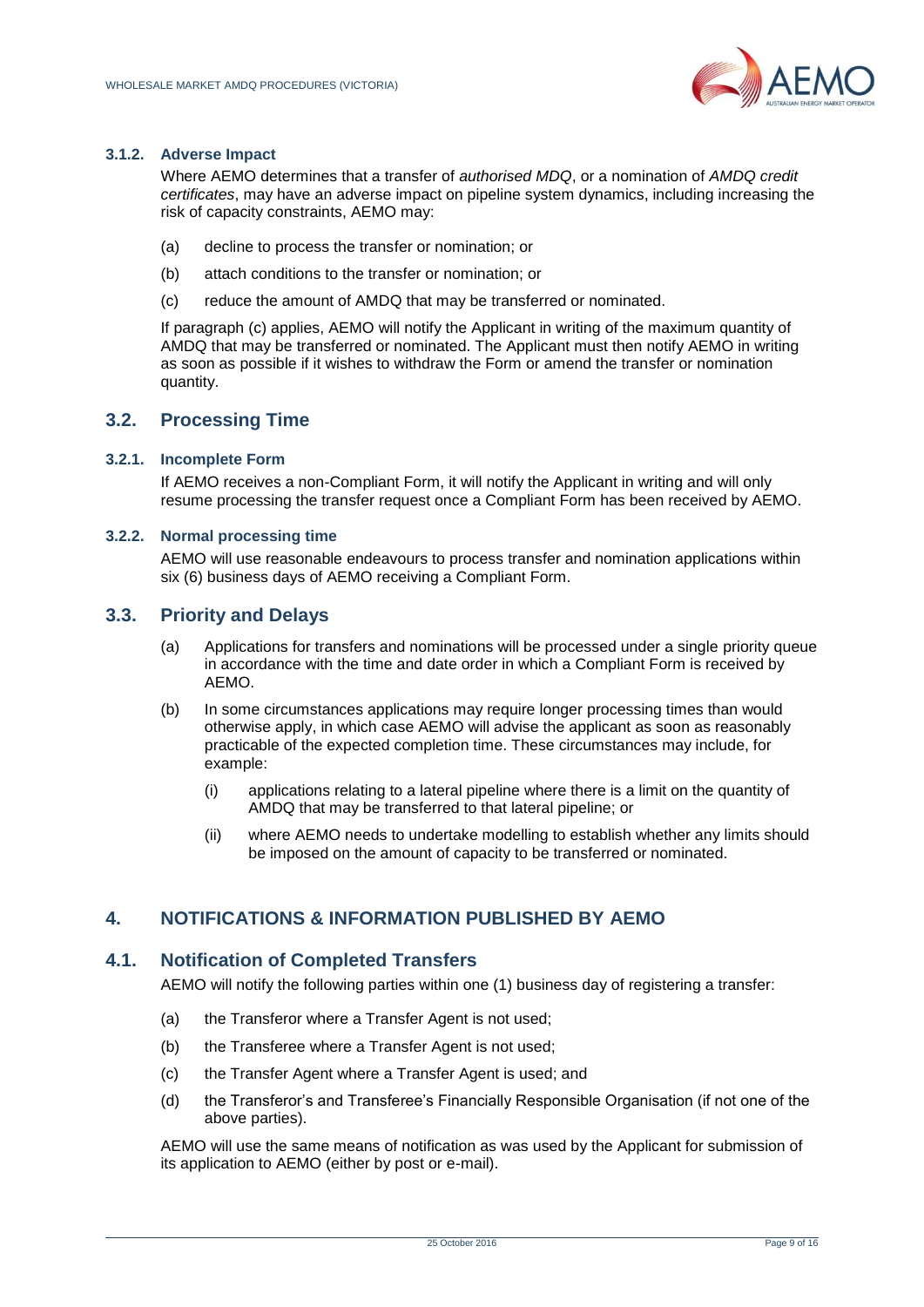

# <span id="page-9-0"></span>**4.2. Available Transfer Information**

AEMO will provide the following information to the parties set out on the Form and identified below:

- (a) Transferor transferred amount, amended source site amount, destination site and transfer period;
- (b) Transferee transferred amount, amended destination site amount, source site and transfer period;
- (c) Transfer Agent Transferor's transfer amount, Transferee's transfer amount, source site, destination site and transfer period;
- (d) Transferor's Financially Responsible Organisation (if not one of the above parties) transferred amount, source site and transfer period; and
- (e) Transferee's Financially Responsible Organisation (if not one of the above parties) transferred amount, destination site and transfer period.

# <span id="page-9-1"></span>**4.3. Publication on Market Information Bulletin Board**

AEMO will publish on the *market information bulletin board*:

- (a) the aggregate amount of *authorised MDQ* and the aggregate amount of *AMDQ credit certificates* transferred on each *gas day*; and
- (b) the indicative amount of available spare capacity at selected locations within the declared transmission system,

and will update this information as soon as reasonably practicable.

#### <span id="page-9-2"></span>**4.4. Notification of Registration of Nomination**

AEMO will notify the Applicant within one (1) business day of registering a nomination. AEMO will use the same means of notification as was used by the Applicant for submission of its application to AEMO (either by post or e-mail).

# <span id="page-9-3"></span>**5. AUTHORISED MDQ AUCTIONS**

# <span id="page-9-4"></span>**5.1. Application of Auction Requirements**

The procedure in this clause [5](#page-9-3) applies where rule 329F(3)(b) of the NGR requires AEMO to conduct an auction of *authorised MDQ* relinquished under rule 332(1).

# <span id="page-9-5"></span>**5.2. Notice of Auction**

Where AEMO is required to conduct an auction under rule 329F(3)(b), AEMO will publish a notice on the AEMO website and via an AEMO communication (email):

- (a) setting out the amount of *authorised MDQ* available to the market, subject to the factors described in clause [5.3;](#page-9-6) and
- (b) inviting interested persons to bid for *authorised MDQ* in accordance with clause [5.4.](#page-10-0)

# <span id="page-9-6"></span>**5.3. Applicable AMDQ Location and Diversity Factors**

The amount of available *authorised MDQ* is based on a load diversity factor of 1.000 and location at the Reference Hub. An *authorised MDQ* Diversity Factor of 1.000 will apply to *authorised MDQ* obtained through the AMDQ auction process. The Locational Factors that apply to *authorised MDQ* allocated to sites are in Table 1 of the Authorised MDQ Transfer Algorithm (latest version at the date of publication of the auction notice) as published on AEMO's website. The relevant Locational Factors should be taken into account by all persons proposing to submit a bid.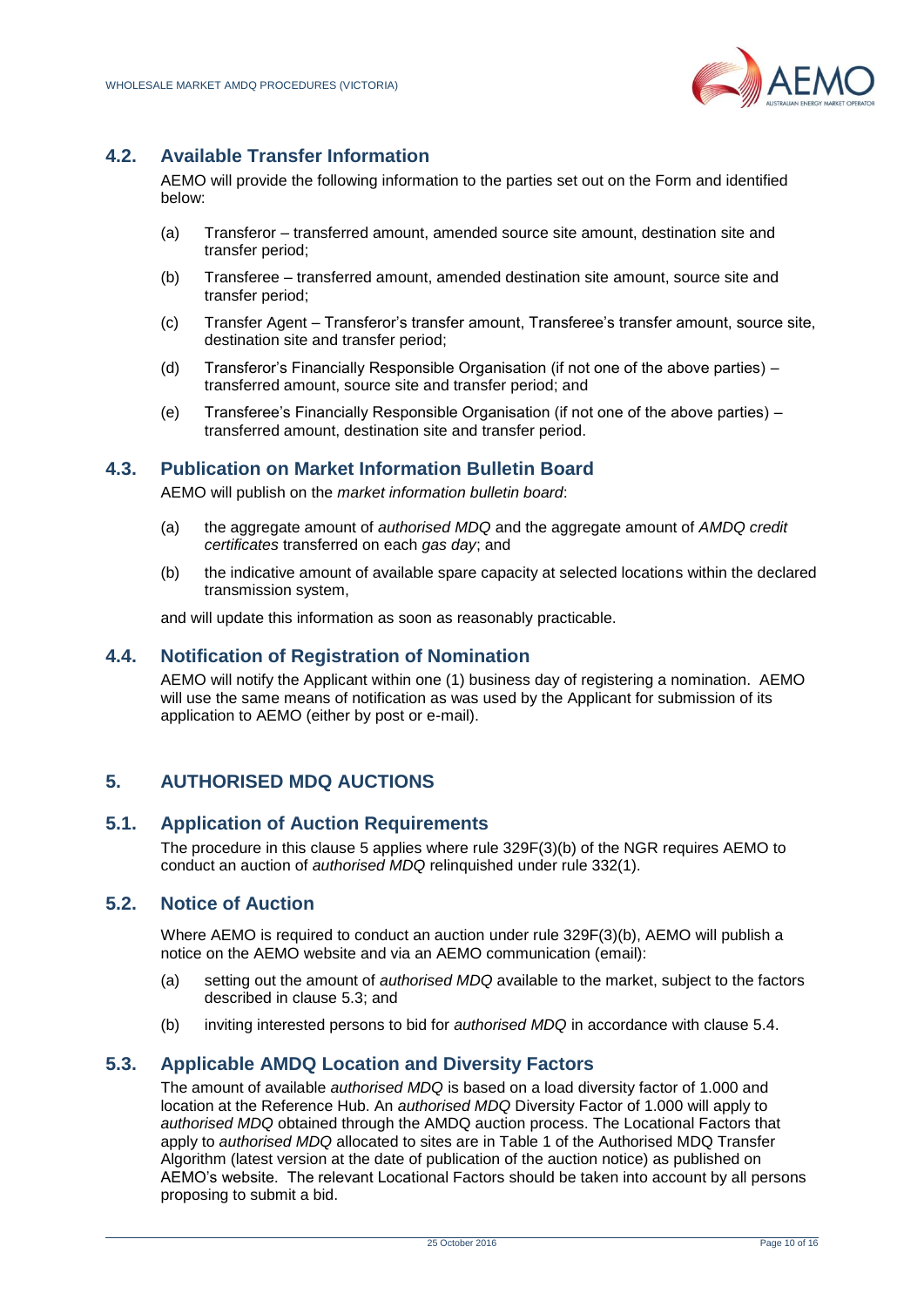

Following a notice of auction, AEMO will publish further information on its website about the operation of the AMDQ Locational and Diversity Factors, in a document entitled "Guidelines for Applicants – Release of Authorised MDQ".

# <span id="page-10-0"></span>**5.4. Bid Information**

Bids for a quantity of *authorised MDQ* under an auction notice must be in writing, in the form specified by AEMO if applicable, and must conform to the following requirements:

- (a) each bid must be for a separate quantity expressed in gigajoules (GJ) at a price;
- (b) bid prices must be made in whole dollars and cents, exclusive of GST;
- (c) each bid must be for a nominated *MIRN* or to the Reference Hub;
- (d) no more than five bids can be made by any person; and
- (e) bids must be unconditional.

AEMO may determine that a bid (or part of a bid) is invalid if the bid is illegible or does not comply with one or more of the above requirements.

#### <span id="page-10-1"></span>**5.5. Allocation of Authorised MDQ**

- (a) Only valid bids will be considered in the allocation process.
- (b) AEMO will allocate available *authorised MDQ* on the basis of highest bid price to lowest bid price.
- (c) If the last successful bids are tied, the remaining amount of available *authorised MDQ* will be allocated between the relevant bidders by a pro-rata method according to the quantities requested.
- (d) If the sum of the bid quantities under all bids is less than the total amount of *authorised MDQ* available for allocation, then each bidder will receive an allocation of *authorised MDQ* in accordance with its bids and the Locational and Diversity Factors.

#### <span id="page-10-2"></span>**5.6. Payment**

- (a) Successful bidders will be invoiced for the allocated quantity of available *authorised MDQ* according to the successful bid price(s) plus GST.
- (b) Available *authorised MDQ* allocations will be processed and completed within 5 business days following the date that AEMO receives payment.
- (c) If a successful bidder fails to make payment to AEMO within 20 business days of the invoice date, or as agreed by AEMO (maximum 5 business days extension), then AEMO will cancel that allocation and re-allocate the available *authorised MDQ* to the remaining bidders until the available *authorised MDQ* is fully allocated.

# <span id="page-10-3"></span>**6. AMDQ CREDIT CERTIFICATES AUCTIONS**

# <span id="page-10-4"></span>**6.1. Application of Auction Requirements**

#### **6.1.1. Requirement to conduct auction**

The procedure in this clause [6](#page-10-3) applies where rule 329G of the NGR requires AEMO to conduct an auction of *AMDQ credit certificates* available for allocation under:

(a) rule 329B(1) - relating to an amount of existing capacity not allocated as at the commencement of AA Period, or the allocation period expires during the AA Period, for which the *AER* has not made a determination under rule 329B(2); or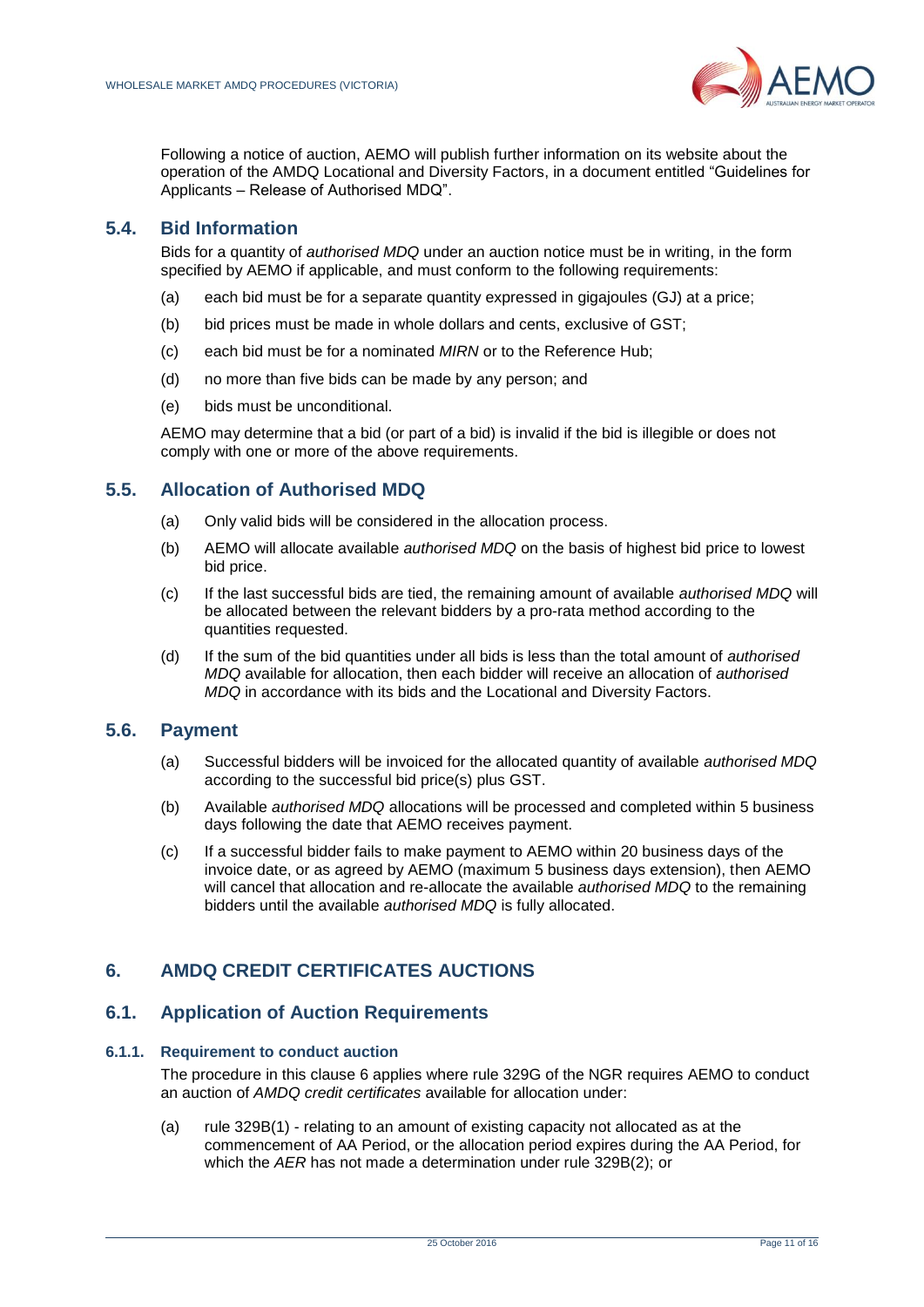

(b) rule 329C(1) or (2)(a) - relating to new capacity commissioned during an AA Period for which the AER has not made a determination under rule 329C(4).

#### <span id="page-11-4"></span>**6.1.2. Eligibility**

- (a) Only *Market Participants* with an accredited *controllable quantity* at the relevant CPP are eligible to receive and hold an allocation of *AMDQ credit certificates*.
- (b) A person that has applied to AEMO both for registration as a *Market Participant* and for accreditation of a relevant *controllable quantity* under rule 210 of the NGR may bid for *AMDQ credit certificates* at an auction, but must meet the eligibility criteria in paragraph (a) by the time allocation occurs.

**Note:** The proposed timing for allocation of *AMDQ credit certificates* will be indicated in the Guidelines published for each auction under clause [6.2.2\(b\).](#page-11-2)

(c) AEMO must not allocate certificates to any person who does not meet the eligibility criteria in paragraph (a) at the time of allocation, and that person's bids will be disregarded in determining the allocation.

#### <span id="page-11-0"></span>**6.2. Notice of Auction**

#### **6.2.1. Form of notice**

Where AEMO is required to conduct an auction under rule 329G(3), AEMO will publish a notice on the AEMO website and via an AEMO communication (email) that specifies at least:

- (a) the amount of *AMDQ credit certificates* expected to be available to the market, for each CPP and (where applicable) extension or expansion project;
- (b) the terms and conditions applicable to the certificates to be auctioned;
- (c) the method and terms for payment of the applicable auction price payable for any allocation of *AMDQ credit certificates*; and
- (d) an invitation for eligible persons to bid for *AMDQ credit certificates* in accordance with clause [6.4.](#page-12-0)

#### <span id="page-11-2"></span>**6.2.2. Timing of auction**

- (a) AEMO must issue the notice in sufficient time for auctioned *AMDQ credit certificates* to be allocated by (as applicable):
	- (i) the scheduled commencement date of the relevant AA Period;
	- (ii) the scheduled commissioning date of the relevant expansion or extension; or
	- (iii) the expiry date of a previous allocation period that ends during an AA Period,

subject to and in accordance with the requirements of the NGR and these Procedures.

(b) Following a notice of auction, AEMO will publish further information on its website about the auction, including applicable timeframes for bidding and allocation, in a document entitled "Guidelines for Applicants – Release of AMDQ Credit Certificates".

#### <span id="page-11-1"></span>**6.3. Information from DTSSP**

#### <span id="page-11-3"></span>**6.3.1. Prior to commencement of AA Period**

Not later than 12 months before the *revision commencement date* specified in its current *access arrangement*, the DTSSP must notify AEMO of the following information for the purpose of determining auction requirements:

(a) the quantity and location of any existing capacity, or capacity to be added at or before the start of the next AA Period, in respect of which: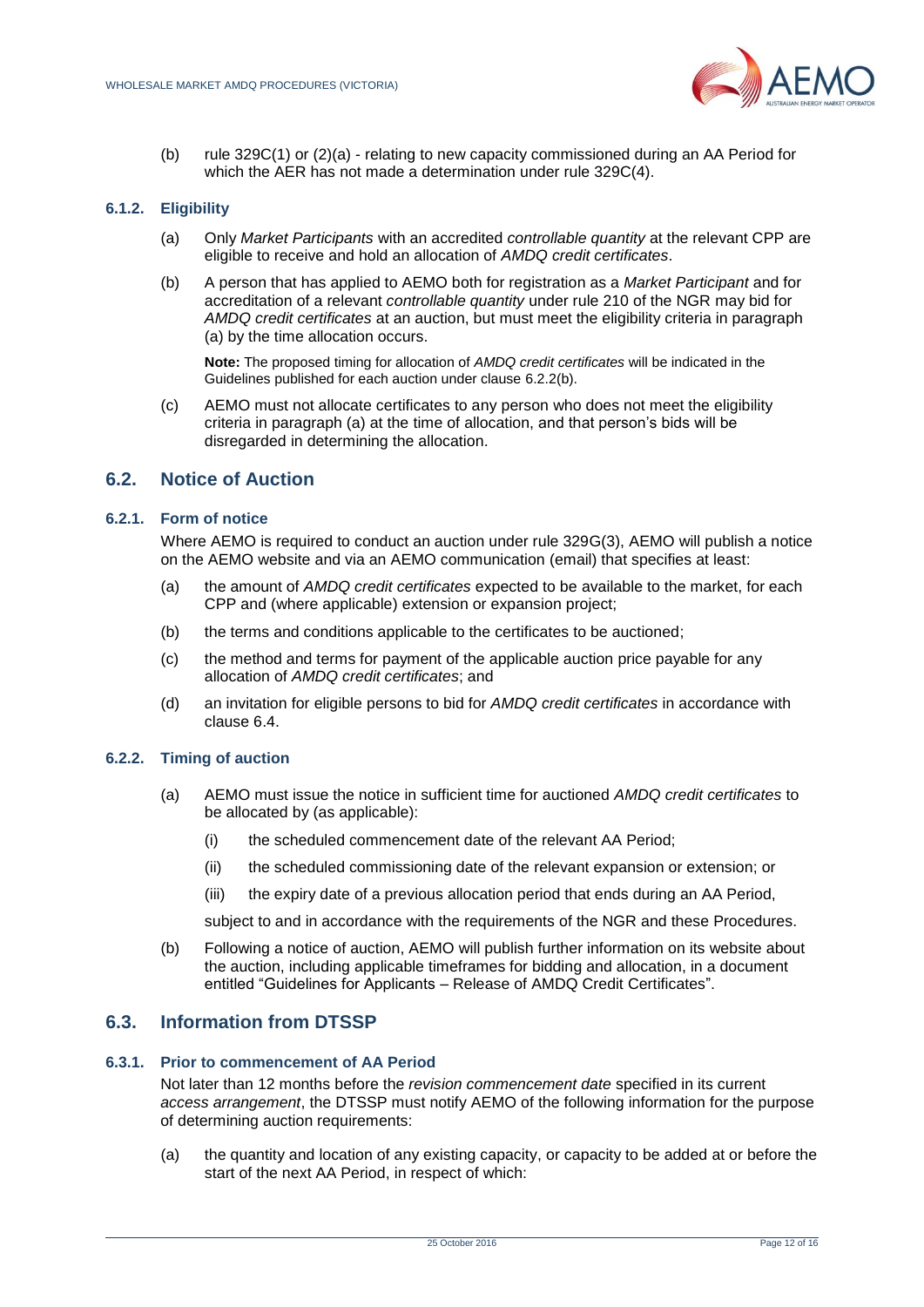

- (i) the associated costs are neither included in the DTSSP's *capital base* nor *approved capex*;
- (ii) the DTSSP has applied or will apply to the *AER* for a determination under rule 329B(2) or 329C(4) of the NGR; or
- (iii) the AER has made such a determination (including a copy of the determination); and
- (b) the proposed *reference tariff(s)* applicable to capacity for which AEMO will or may be required to auction *AMDQ credit certificates* for allocation at the commencement of the next AA Period.

#### <span id="page-12-1"></span>**6.3.2. During an AA Period**

Not later than 12 months before the anticipated commissioning date of an extension or expansion of the *declared transmission system* that will provide new capacity for the purposes of rule 329C of the NGR, the DTSSP must notify AEMO of the following information for the purpose of determining auction requirements:

- (a) the quantity of new capacity to be added by the extension or expansion, the proposed commissioning date and the relevant CPP;
- (b) any potential variations to that capacity in specified circumstances;
- (c) the quantity and location of any new capacity in respect of which:
	- (i) the associated costs are neither included in the DTSSP's *capital base* nor *approved capex*;
	- (ii) the DTSSP has applied or will apply to the *AER* for a determination under rule 329B(2) or 329C(4) of the NGR; or
	- (iii) the AER has made such a determination (including a copy of the determination).

#### **6.3.3. Additional information requirements**

The DTSSP must promptly notify AEMO if:

- (a) any of the information provided under clause [6.3.1](#page-11-3) or [6.3.2](#page-12-1) changes; or
- (b) the DTSSP applies to the AER for a determination under rule 329B(2) or 329C(4) of the NGR in respect of proposed new capacity; or
- (c) the AER makes such a determination (including a copy of the determination).

#### <span id="page-12-0"></span>**6.4. Bid Information**

Bids for a quantity of *AMDQ credit certificates* under an auction notice must be in writing, in the form prescribed by AEMO if applicable, and must conform to the following requirements:

- (a) each bid must specify the total bid quantity, and between one and five price steps, each comprising a quantity of *AMDQ credit certificates* in gigajoules (GJ) and the price offered for that quantity (in \$/GJ);
- (b) the quantity in each price step represents the maximum quantity of *AMDQ credit certificates* the bidder is willing to buy at the specified price if it receives an allocation, and must not be less than any minimum bid quantity indicated in the notice of auction (provided that the minimum bid quantity must not be more than 1,000 GJ);
- (c) the price in each price step must be in whole dollars and cents, exclusive of GST, and must not be less than the minimum bid price or more than the maximum bid price indicated in the notice of auction;
- (d) the total bid quantity must not exceed the bidder's accredited *controllable quantity* at the CPP;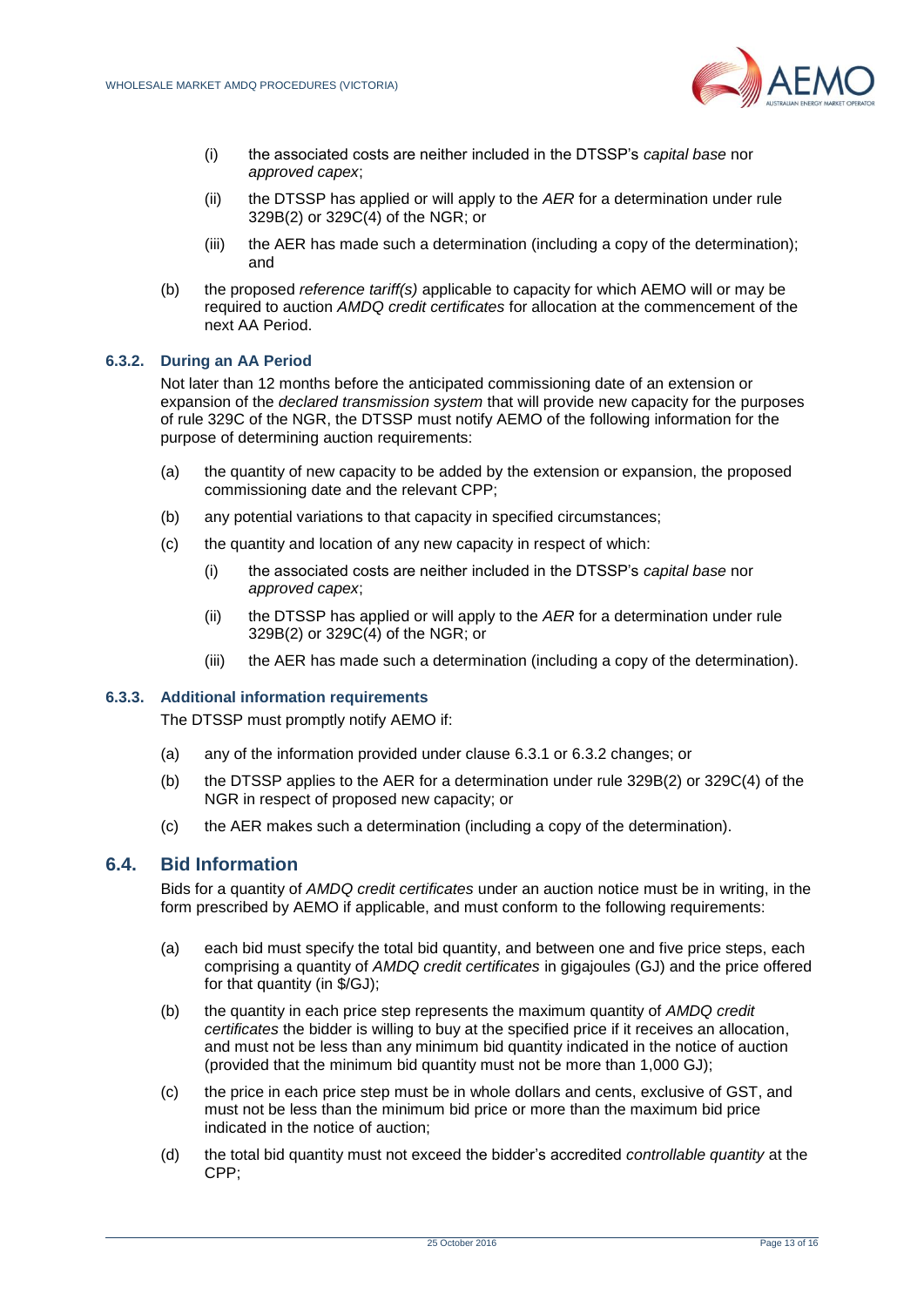

- (e) the quantity of *AMDQ credit certificates* specified in a price step must not be higher than the quantity specified in another price step with a lower price;
- (f) each bid must specify the CPP and, if relevant, the expansion project to which the bid applies;
- (g) no more than one bid can be made by any person; and
- (h) bids must be unconditional and include the bidder's acceptance of all applicable terms and conditions indicated in the notice of auction.

AEMO may determine that a bid (or part of a bid) is invalid if the bid is illegible or does not comply with one or more of the above requirements.

# <span id="page-13-0"></span>**6.5. Allocation of AMDQ Credit Certificates**

#### **6.5.1. Minimum aggregate bid quantity**

Where:

- (a) available *AMDQ credit certificates* relate to proposed capacity under an extension or expansion project for which the DTSSP has specified (under clause [6.3\)](#page-11-1) a minimum quantity of *AMDQ credit certificates* to be allocated for that project to proceed; and
- (b) the aggregate quantity of *AMDQ credit certificates* under valid bids relating to that proposed capacity is less than the specified minimum quantity,

AEMO must not allocate any *AMDQ credit certificates* in respect of that proposed capacity unless agreed with the DTSSP.

#### **6.5.2. Allocation process**

- (a) Only valid price steps in valid bids will be considered in the allocation process.
- (b) AEMO will allocate available *AMDQ credit certificates* on the basis of highest priced price step to lowest priced price step.
- (c) If the sum of the total bid quantities under all bids does not exceed the amount of *AMDQ credit certificates* available for allocation, then each bidder will receive an allocation of *AMDQ credit certificates* in accordance with its total bid quantity, at a clearing price equal to the lowest price specified in any price step.
- (d) If the sum of the total bid quantities under all bids exceeds the amount of *AMDQ credit certificates* available for allocation, then the clearing price payable by all successful bidders is the price specified in the price step at which the available quantity of *AMDQ credit certificates* is first reached.
- (e) Where paragraph (d) applies, AEMO will allocate those *AMDQ credit certificates* to each bidder as follows:
	- (i) the incremental quantity in every price step for that bidder with a bid price above the clearing price; plus
	- (ii) a percentage share of the remaining *AMDQ credit certificates* not allocated under sub-paragraph (i), where the percentage to be allocated to that bidder is calculated as follows:

$$
\frac{\text{CPBQ}}{\text{2CPBQ}} \; x \; 100
$$

where:

CPBQ is the incremental quantity in the price step for that bidder with a bid price at the clearing price; and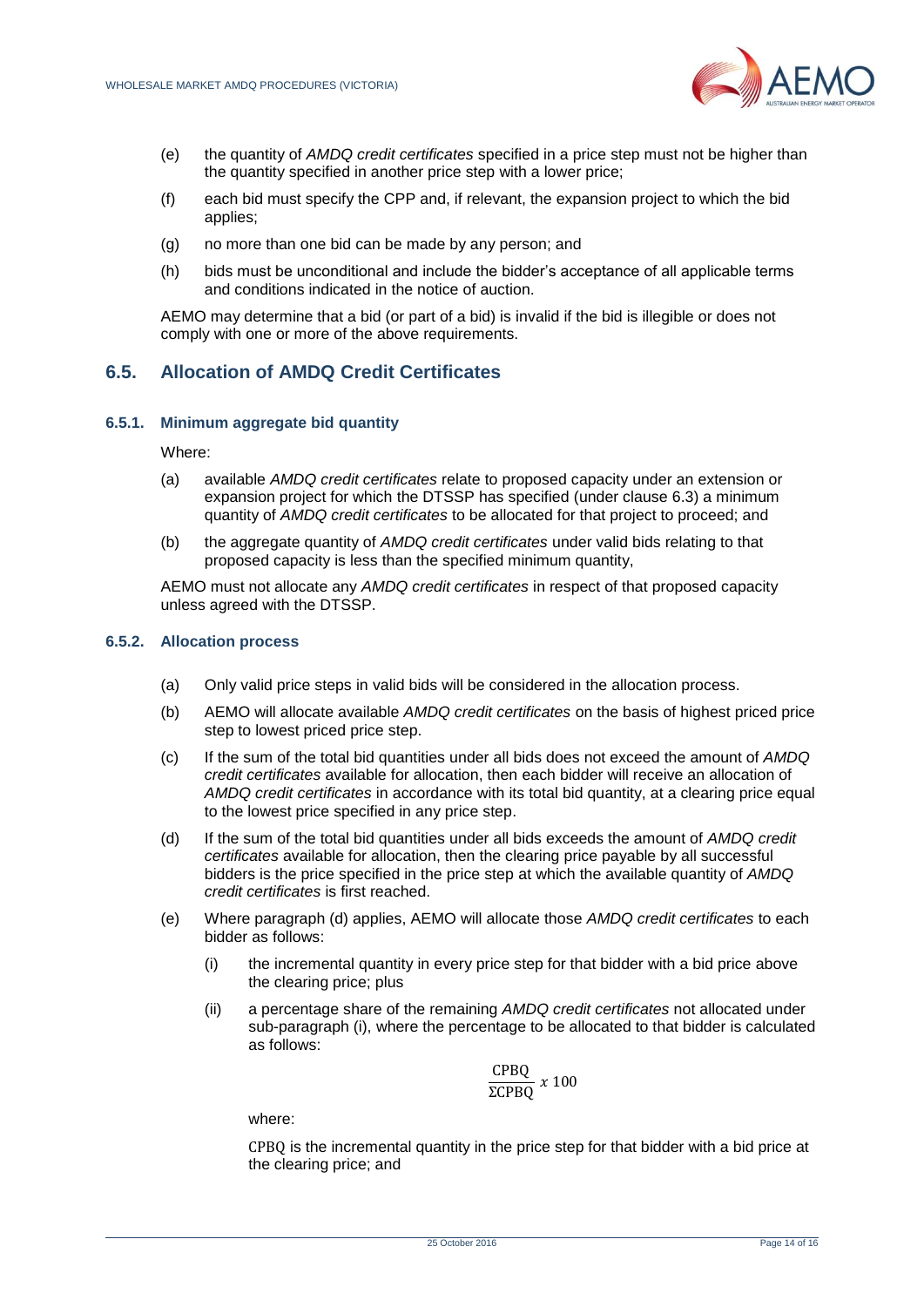

ΣCPBQ is the sum of the incremental quantities in all price steps (in all bids) with a bid price at the clearing price.

#### <span id="page-14-2"></span>**6.5.3. Provisional allocations**

- (a) Where an auction of *AMDQ credit certificates* is completed:
	- (i) more than 50 *business days* before the scheduled commencement date of the relevant AA Period; or
	- (ii) before the commissioning date of a relevant extension or expansion project,

AEMO may make provisional allocations to successful bidders subject to conditions specified by AEMO.

**Note:** conditions may be required where there remains a potential for intervening events following an auction that may affect the amount of available capacity and the terms, such as AER determinations or variations in commissioning date.

(b) If AEMO makes provisional allocations under paragraph [\(a\),](#page-14-2) AEMO may revise them in accordance with the specified conditions, but must confirm the final allocations (whether or not revised) by notice to the successful bidders not less than 5 *business days* before the effective date of the allocation.

#### <span id="page-14-0"></span>**6.6. Payment**

- (a) Following final allocation, successful bidders will be invoiced for the allocated quantity of available *AMDQ credit certificates* according to the clearing price plus GST.
- (b) Unless otherwise specified by AEMO, allocations of available *AMDQ credit certificates* will be processed and completed within 5 *business days* following the date that AEMO receives payment.
- (c) If a successful bidder fails to make payment to AEMO within 20 business days of the invoice date, or as agreed by AEMO (maximum 5 business days extension), then AEMO will cancel that allocation and re-allocate the available *AMDQ credit certificates* to the remaining bidders until the available *AMDQ credit certificates* are fully allocated.

#### <span id="page-14-1"></span>**6.7. Sale or Re-Auction of Available AMDQ Credit Certificates**

#### <span id="page-14-3"></span>**6.7.1. Requests for sale**

- (a) If the register maintained by AEMO under rule 327A(2) of the NGR indicates that previously auctioned *AMDQ credit certificates* remain available for allocation at a CPP, any *Market Participant* may make a written offer to AEMO to purchase a quantity of those certificates if:
	- (i) the quantity for which the offer is made is not less than any minimum quantity specified in the original notice of auction;
	- (ii) the price offered is not less than the clearing price for that auction or, if no bids were made, not less than any minimum bid price specified in the notice of auction;
	- (iii) the *Market Participant* meets the eligibility criteria in clause [6.1.2;](#page-11-4) and
	- (iv) the offer is unconditional and includes the *Market Participant*'s acceptance of all applicable terms and conditions indicated in the notice of auction.
- (b) If AEMO is satisfied that the offer meets the requirements in paragraph [\(a\)](#page-14-3) and the relevant *AMDQ credit certificates* remain available for allocation, AEMO must publish a notice on its website inviting expressions of interest from other *Market Participants* in purchasing available *AMDQ credit certificates* at the relevant CPP by a closing date specified in the notice (not to be less than 10 *business days* after the date of publication).
- (c) If, in the 12 months ending on the date AEMO receives an offer under paragraph (a), AEMO has: